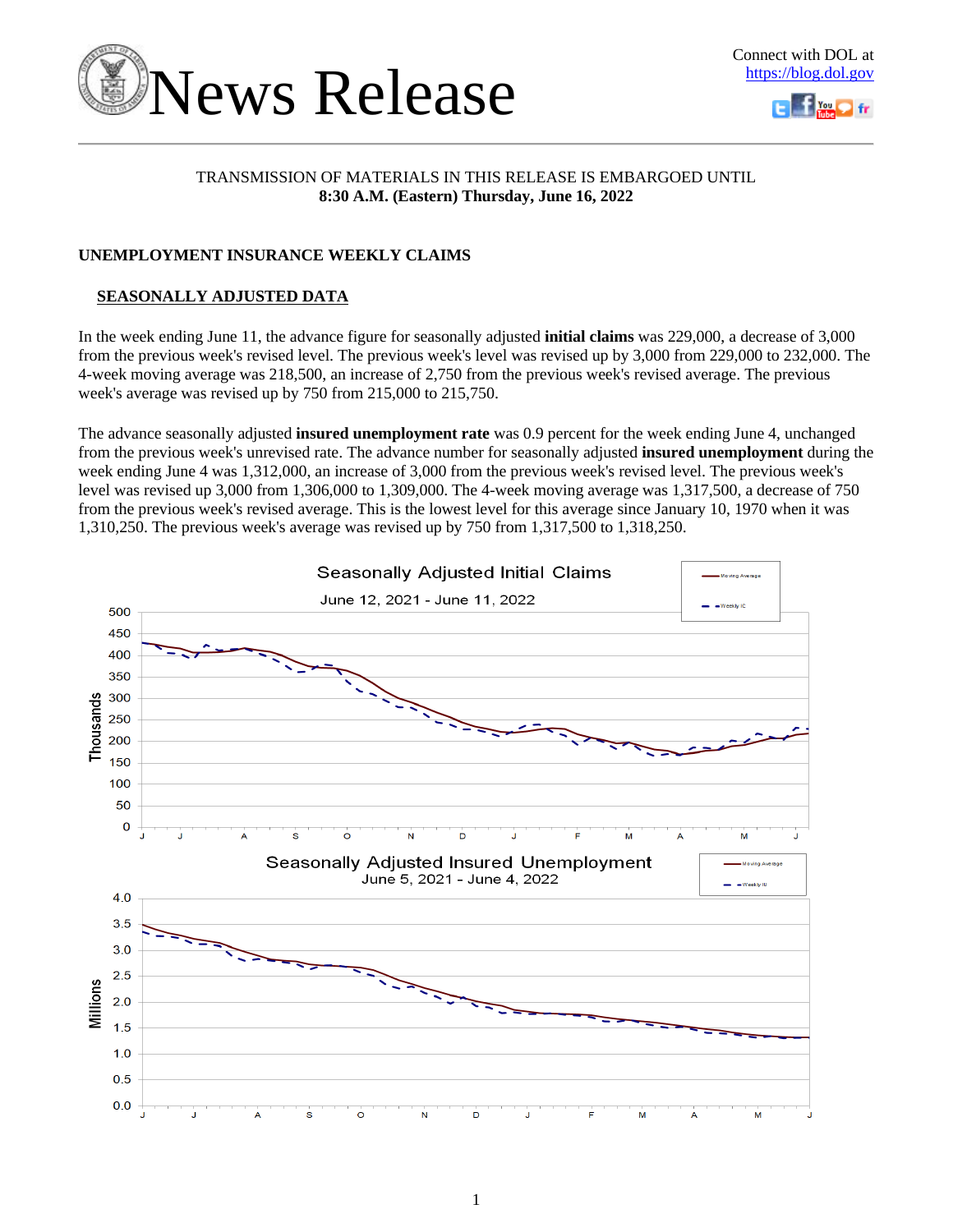## **UNADJUSTED DATA**

The advance number of actual initial claims under state programs, unadjusted, totaled 204,461 in the week ending June 11, an increase of 17,695 (or 9.5 percent) from the previous week. The seasonal factors had expected an increase of 19,953 (or 10.7 percent) from the previous week. There were 407,798 initial claims in the comparable week in 2021.

The advance unadjusted insured unemployment rate was 0.9 percent during the week ending June 4, unchanged from the prior week. The advance unadjusted level of insured unemployment in state programs totaled 1,272,391, an increase of 14,059 (or 1.1 percent) from the preceding week. The seasonal factors had expected an increase of 11,785 (or 0.9 percent) from the previous week. A year earlier the rate was 2.4 percent and the volume was 3,297,988.



The total number of continued weeks claimed for benefits in all programs for the week ending May 28 was 1,282,096, a decrease of 1,441 from the previous week. There were 14,841,248 weekly claims filed for benefits in all programs in the comparable week in 2021.

No state was triggered "on" the Extended Benefits program during the week ending May 28.

Initial claims for UI benefits filed by former Federal civilian employees totaled 1,102 in the week ending June 4, an increase of 637 from the prior week. There were 343 initial claims filed by newly discharged veterans, an increase of 33 from the preceding week.

There were 5,411 continued weeks claimed filed by former Federal civilian employees the week ending May 28, a decrease of 703 from the previous week. Newly discharged veterans claiming benefits totaled 4,012, a decrease of 321 from the prior week.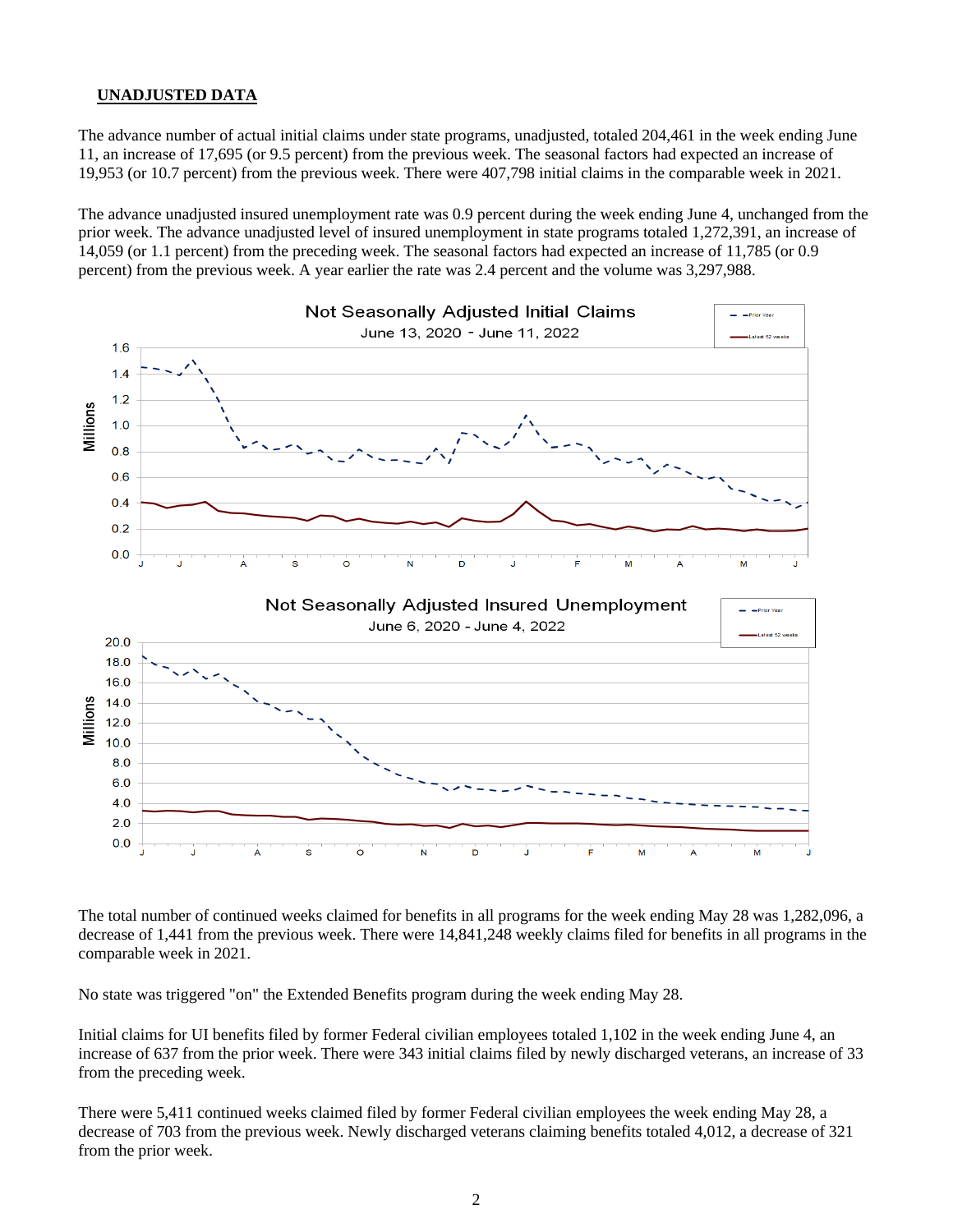The highest insured unemployment rates in the week ending May 28 were in California (1.8), New Jersey (1.8), Alaska (1.5), New York (1.4), Pennsylvania (1.3), Puerto Rico (1.3), Massachusetts (1.2), Rhode Island (1.2), Georgia (1.1), Hawaii (1.1), Illinois (1.1), and Oregon (1.1).

The largest increases in initial claims for the week ending June 4 were in Florida (+2,098), Georgia (+2,060), Pennsylvania (+1,134), Missouri (+1,053), and Illinois (+827), while the largest decreases were in Michigan (-2,131), Mississippi (-1,723), New York (-631), Oklahoma (-598), and New Jersey (-440).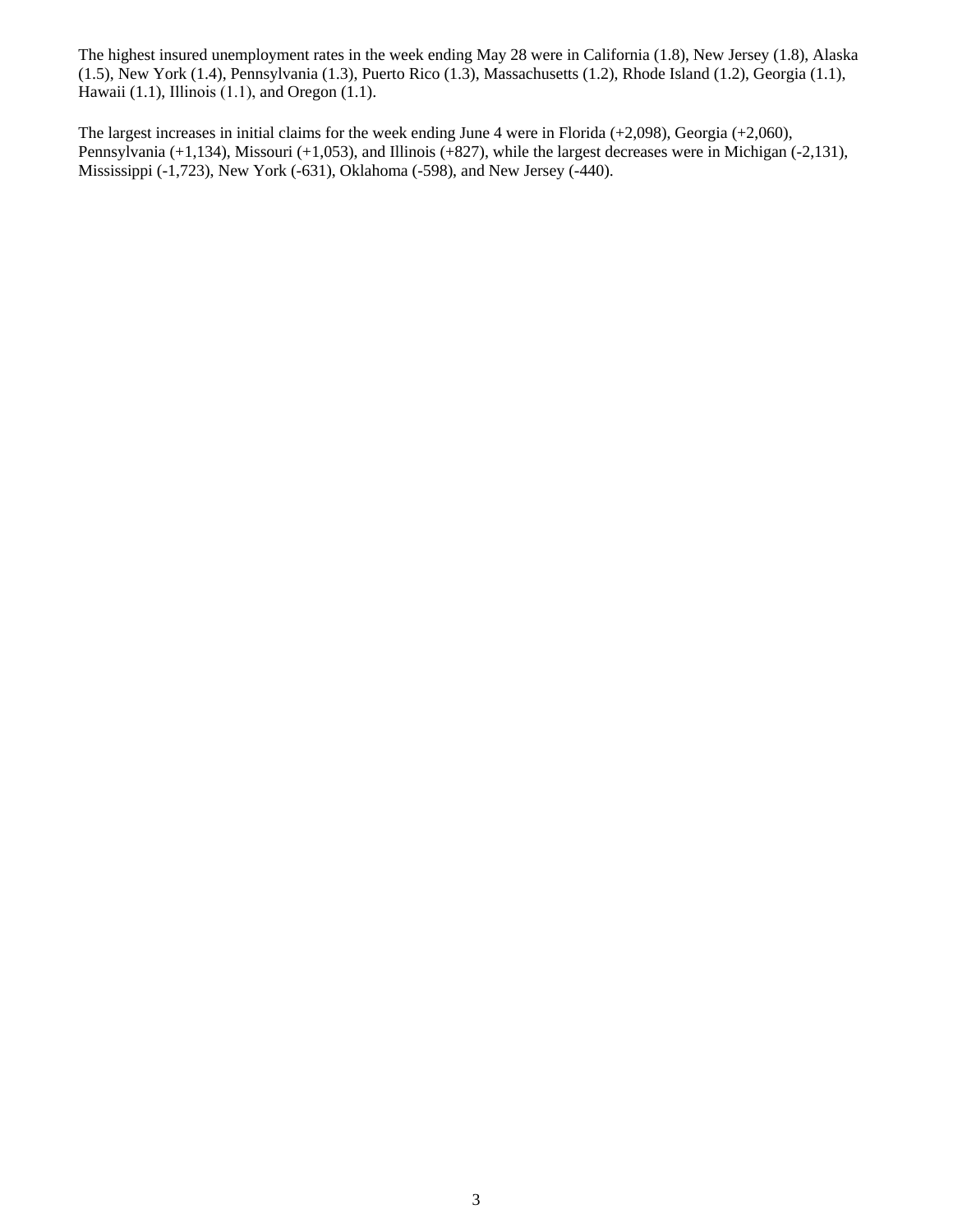## UNEMPLOYMENT INSURANCE DATA FOR REGULAR STATE PROGRAMS

| <b>WEEK ENDING</b>                           | June 11   | June 4    | <b>Change</b> | May 28    | Prior Year <sup>1</sup> |
|----------------------------------------------|-----------|-----------|---------------|-----------|-------------------------|
| Initial Claims (SA)                          | 229,000   | 232,000   | $-3.000$      | 202,000   | 429,000                 |
| Initial Claims (NSA)                         | 204.461   | 186,766   | $+17,695$     | 183,596   | 407,798                 |
| 4-Wk Moving Average (SA)                     | 218,500   | 215,750   | $+2.750$      | 207,000   | 429,250                 |
| <b>WEEK ENDING</b>                           | June 4    | May 28    | <b>Change</b> | May 21    | Prior Year <sup>1</sup> |
| Insured Unemployment (SA)                    | 1,312,000 | 1,309,000 | $+3.000$      | 1,306,000 | 3,352,000               |
| Insured Unemployment (NSA)                   | 1,272,391 | 1,258,332 | $+14,059$     | 1,256,688 | 3,297,988               |
| 4-Wk Moving Average (SA)                     | 1,317,500 | 1,318,250 | $-750$        | 1.326.500 | 3,491,750               |
| Insured Unemployment Rate $(SA)^2$           | $0.9\%$   | $0.9\%$   | 0.0           | $0.9\%$   | 2.4%                    |
| Insured Unemployment Rate (NSA) <sup>2</sup> | $0.9\%$   | $0.9\%$   | 0.0           | $0.9\%$   | 2.4%                    |

## INITIAL CLAIMS FILED IN FEDERAL PROGRAMS (UNADJUSTED)<sup>3</sup>

| <b>WEEK ENDING</b>              | June 4. | <b>May 28</b> | <b>Change</b> | <b>Prior Year</b> |
|---------------------------------|---------|---------------|---------------|-------------------|
| Federal Employees (UCFE)        | 1.102   | 465           | $+637$        | 613               |
| Newly Discharged Veterans (UCX) | 343     | 310           | $+33$         | 428               |

CONTINUED WEEKS CLAIMED FILED FOR UI BENEFITS IN ALL PROGRAMS (UNADJUSTED)<sup>3</sup>

| <b>WEEK ENDING</b><br>May 28<br>May 21                   | <b>Change</b> | Prior Year <sup>1</sup> |
|----------------------------------------------------------|---------------|-------------------------|
|                                                          |               |                         |
| 1,255,620<br>1,253,981<br><b>Regular State</b>           | $+1,639$      | 3,308,713               |
| <b>Federal Employees</b><br>5,411<br>6,114               | $-703$        | 11,040                  |
| <b>Newly Discharged Veterans</b><br>4,012<br>4,333       | $-321$        | 6,349                   |
| Extended Benefits <sup>4</sup><br>6,185<br>7,644         | $-1,459$      | 142,633                 |
| State Additional Benefits <sup>5</sup><br>1,884<br>1.673 | $-211$        | 1,501                   |
| STC / Workshare <sup>6</sup><br>9.195<br>9,581           | $-386$        | 80,239                  |
| TOTAL <sup>7</sup><br>1,282,096<br>1,283,537             | $-1,441$      | 14,841,248              |

### FOOTNOTES

SA - Seasonally Adjusted Data, NSA - Not Seasonally Adjusted Data Continued weeks claimed represent all weeks of benefits claimed during the week being reported, and do not represent weeks claimed by unique individuals.

- 1. Prior year is comparable to most recent data.
- 2. Most recent week used covered employment of 140,025,048 as denominator.
- 3. NOTICE: Ongoing claims for PUA and PEUC are no longer included in this news release. Any ongoing claims for these programs represent activity for periods prior to the programs' expiration on September 6, 2021. Claims activity for these programs will continue to be posted online at: [Weekly Pandemic Program Claims](https://oui.doleta.gov/unemploy/docs/weekly_pandemic_claims.xlsx)
- 4. Information on the EB program can be found here: [EB Program information](https://oui.doleta.gov/unemploy/extenben.asp)
- 5. Some states maintain additional benefit programs for those claimants who exhaust regular benefits, and when applicable, extended benefits. Information on states that participate, and the extent of benefits paid, can be found starting on page 4-5 of this link: [Extensions and Special Programs PDF](https://oui.doleta.gov/unemploy/pdf/uilawcompar/2021/special.pdf#page=5)
- 6. Information on STC/Worksharing can be found starting on page 4-11 of the following link: [Extensions and Special](https://oui.doleta.gov/unemploy/pdf/uilawcompar/2021/special.pdf#page=11) [Programs PDF](https://oui.doleta.gov/unemploy/pdf/uilawcompar/2021/special.pdf#page=11)
- 7. Prior year total includes PUA and PEUC claims.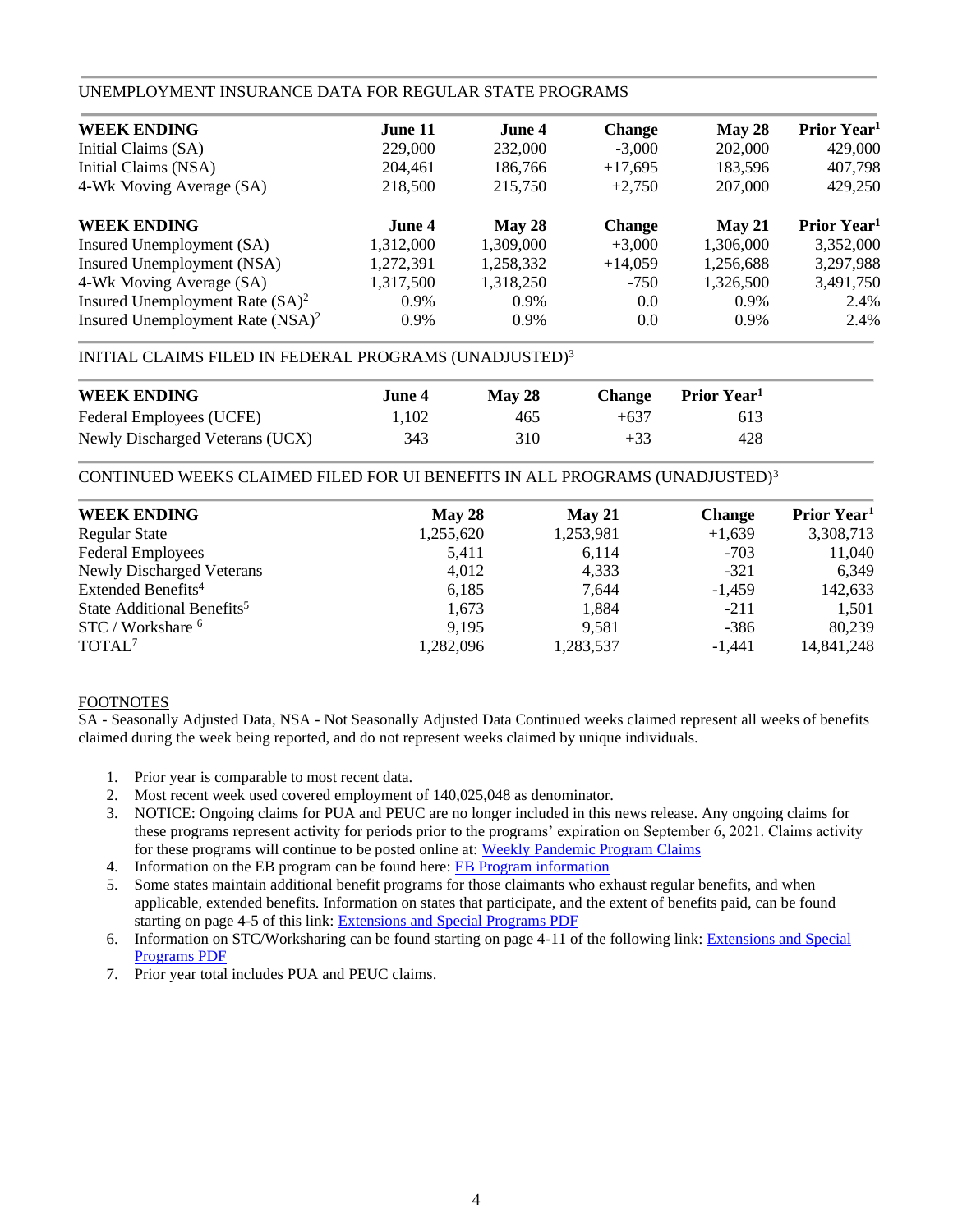## Advance State Claims - Not Seasonally Adjusted

|                      | Initial Claims Filed During Week Ended June 11 |          |          | Insured Unemployment For Week Ended June 4 |           |           |  |  |
|----------------------|------------------------------------------------|----------|----------|--------------------------------------------|-----------|-----------|--|--|
| <b>STATE</b>         | Advance                                        | Prior Wk | Change   | Advance                                    | Prior Wk  | Change    |  |  |
| Alabama              | 2,296                                          | 2,571    | $-275$   | 3,792                                      | 4,154     | $-362$    |  |  |
| Alaska               | 812                                            | 757      | 55       | 4,262                                      | 4,439     | $-177$    |  |  |
| Arizona              | 3,317                                          | 3,396    | $-79$    | 17,851                                     | 19,561    | $-1,710$  |  |  |
| Arkansas             | 1,579                                          | 1,827    | $-248$   | 7,404                                      | 7,193     | 211       |  |  |
| California           | 46,225                                         | 41,233   | 4,992    | 298,554                                    | 292,892   | 5,662     |  |  |
| Colorado             | 2,449                                          | 2,339    | 110      | 18,986                                     | 15,708    | 3,278     |  |  |
| Connecticut          | 2,207                                          | 1,968    | 239      | 18,092                                     | 15,432    | 2,660     |  |  |
| Delaware             | 382                                            | 300      | 82       | 2,984                                      | 2,585     | 399       |  |  |
| District of Columbia | 288                                            | 233      | 55       | 2,925                                      | 2,679     | 246       |  |  |
|                      |                                                | 5,796    | 944      |                                            |           | $-828$    |  |  |
| Florida              | 6,740                                          |          |          | 30,604                                     | 31,432    |           |  |  |
| Georgia              | 6,005                                          | 4,875    | 1,130    | 28,296                                     | 48,712    | $-20,416$ |  |  |
| Hawaii               | 1,338                                          | 1,285    | 53       | 6,315                                      | 5,803     | 512       |  |  |
| Idaho                | 906                                            | 934      | $-28$    | 3,092                                      | 3,121     | $-29$     |  |  |
| Illinois             | 11,429                                         | 9,420    | 2,009    | 62,365                                     | 60,999    | 1,366     |  |  |
| Indiana              | 3,720                                          | 3,315    | 405      | 17,186                                     | 17,109    | 77        |  |  |
| Iowa                 | 1,689                                          | 1,558    | 131      | 6,681                                      | 6,064     | 617       |  |  |
| Kansas               | 915                                            | 920      | $-5$     | 4,324                                      | 3,855     | 469       |  |  |
| Kentucky             | 1,448                                          | 1,650    | $-202$   | 7,851                                      | 8,003     | $-152$    |  |  |
| Louisiana            | 2,102                                          | 2,094    | 8        | 10,543                                     | 10,820    | $-277$    |  |  |
| Maine                | 375                                            | 391      | $-16$    | 3,459                                      | 3,611     | $-152$    |  |  |
| Maryland             | 1,900                                          | 1,745    | 155      | 14,830                                     | 14,048    | 782       |  |  |
| Massachusetts        | 3,803                                          | 3,737    | 66       | 40,567                                     | 41,276    | $-709$    |  |  |
| Michigan             | 6,094                                          | 4,568    | 1,526    | 27,918                                     | 28,972    | $-1,054$  |  |  |
| Minnesota            | 3,264                                          | 2,756    | 508      | 26,965                                     | 24,420    | 2,545     |  |  |
| Mississippi          | 1,615                                          | 1,887    | $-272$   | 5,948                                      | 6,465     | $-517$    |  |  |
| Missouri             | 3,310                                          | 4,756    | $-1,446$ | 14,100                                     | 13,466    | 634       |  |  |
| Montana              | 768                                            | 683      | 85       | 3,053                                      | 3,004     | 49        |  |  |
| Nebraska             | 678                                            | 709      | $-31$    | 3,213                                      | 3,061     | 152       |  |  |
| Nevada               | 1,938                                          | 1,913    | 25       | 12,604                                     | 13,094    | $-490$    |  |  |
| New Hampshire        | 281                                            | 293      | $-12$    | 1,464                                      | 1,644     | $-180$    |  |  |
| New Jersey           | 6,318                                          | 5,383    | 935      | 73,184                                     | 66,367    | 6,817     |  |  |
|                      | 909                                            | 1,026    |          | 7,862                                      |           | 802       |  |  |
| New Mexico           |                                                |          | $-117$   |                                            | 7,060     |           |  |  |
| New York             | 12,570                                         | 12,337   | 233      | 121,443                                    | 117,829   | 3,614     |  |  |
| North Carolina       | 3,090                                          | 2,850    | 240      | 13,346                                     | 13,739    | $-393$    |  |  |
| North Dakota         | 344                                            | 288      | 56       | 1,394                                      | 1,143     | 251       |  |  |
| Ohio                 | 11,229                                         | 9,531    | 1,698    | 31,255                                     | 29,079    | 2,176     |  |  |
| Oklahoma             | 1,633                                          | 1,973    | $-340$   | 10,721                                     | 11,011    | $-290$    |  |  |
| Oregon               | 3,351                                          | 3,159    | 192      | 20,825                                     | 19,327    | 1,498     |  |  |
| Pennsylvania         | 10,183                                         | 7,673    | 2,510    | 74,007                                     | 73,924    | 83        |  |  |
| Puerto Rico          | 1,835                                          | 1,676    | 159      | 12,702                                     | 11,207    | 1,495     |  |  |
| Rhode Island         | 664                                            | 587      | 77       | 5,783                                      | 5,493     | 290       |  |  |
| South Carolina       | 2,572                                          | 2,140    | 432      | 11,280                                     | 10,335    | 945       |  |  |
| South Dakota         | 137                                            | 148      | $-11$    | 667                                        | 632       | 35        |  |  |
| Tennessee            | 2,156                                          | 3,086    | $-930$   | 12,240                                     | 11,583    | 657       |  |  |
| Texas                | 14,987                                         | 14,431   | 556      | 92,858                                     | 94,494    | $-1,636$  |  |  |
| Utah                 | 1,232                                          | 1,158    | 74       | 5,364                                      | 5,442     | $-78$     |  |  |
| Vermont              | 239                                            | 254      | $-15$    | 1,928                                      | 1,809     | 119       |  |  |
| Virgin Islands       | 35                                             | 71       | $-36$    | 290                                        | 258       | 32        |  |  |
| Virginia             | 1,705                                          | 1,131    | 574      | 10,076                                     | 9,768     | 308       |  |  |
| Washington           | 3,924                                          | 3,715    | 209      | 34,324                                     | 32,172    | 2,152     |  |  |
| West Virginia        | 785                                            | 712      | 73       | 6,279                                      | 5,579     | 700       |  |  |
| Wisconsin            | 4,400                                          | 3,273    | 1,127    | 16,872                                     | 15,151    | 1,721     |  |  |
| Wyoming              | 290                                            | 255      | 35       | 1,463                                      | 1,308     | 155       |  |  |
| <b>US</b> Total      | 204,461                                        | 186,766  | 17,695   | 1,272,391                                  | 1,258,332 | 14,059    |  |  |
|                      |                                                |          |          |                                            |           |           |  |  |

Note: Advance claims are not directly comparable to claims reported in prior weeks. Advance claims are reported by the state liable for paying the unemployment compensation, whereas previous weeks reported claims reflect claimants by state of residence. In addition, claims reported as "workshare equivalent" in the previous week are added to the advance claims as a proxy for the current week's "workshare equivalent" activity.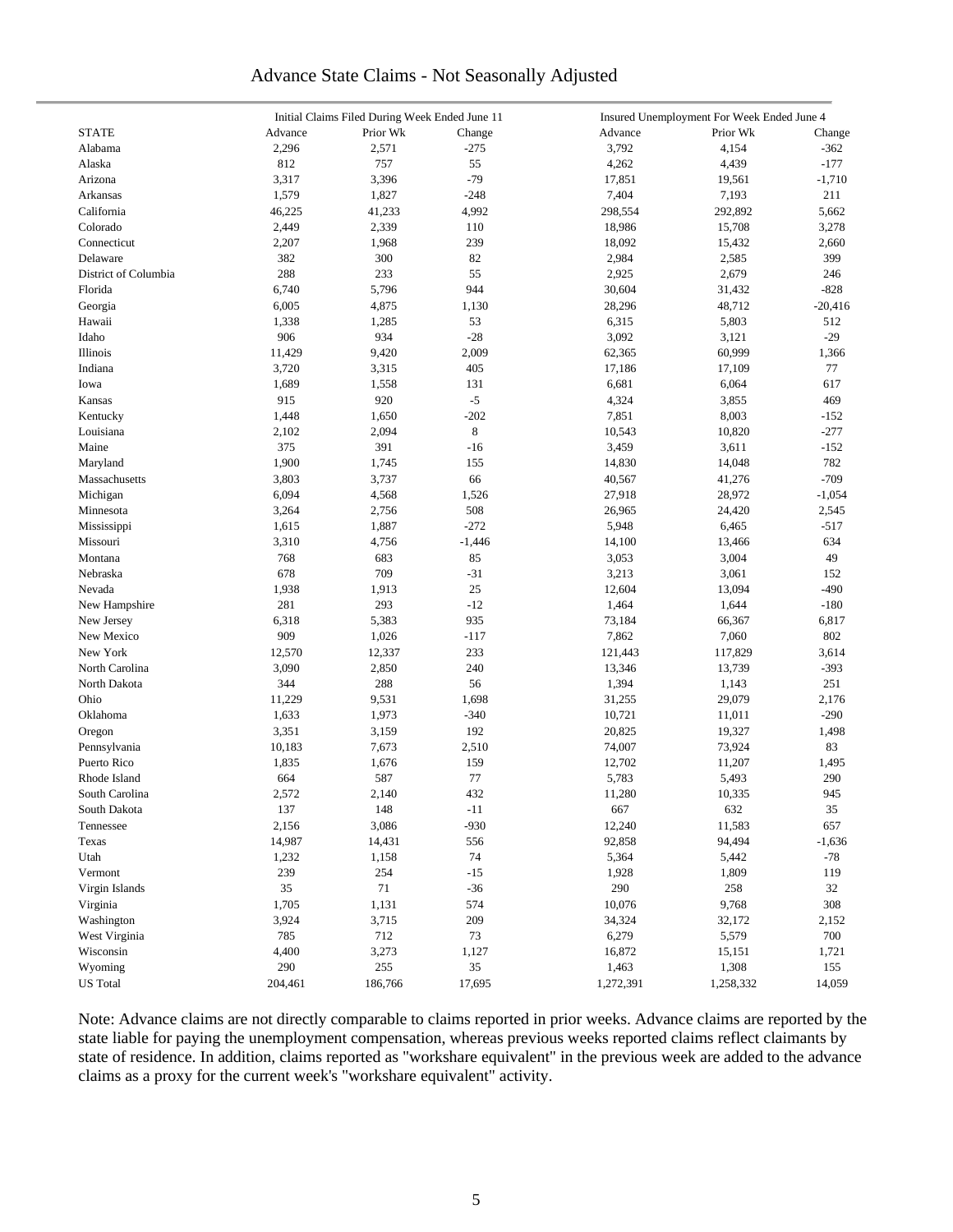# Seasonally Adjusted US Weekly UI Claims (in thousands)

|                    |                | Change<br>from   |         |                | Change<br>from   |          |            |
|--------------------|----------------|------------------|---------|----------------|------------------|----------|------------|
|                    | <b>Initial</b> | <b>Prior</b>     | 4-Week  | <b>Insured</b> | Prior            | 4-Week   |            |
| <b>Week Ending</b> | <b>Claims</b>  | Week             | Average | Unemployment   | Week             | Average  | <b>IUR</b> |
| June 5, 2021       | 420            | $-7$             | 438.75  | 3,352          | $-70$            | 3,491.75 | 2.4        |
| June 12, 2021      | 429            | 9                | 429.25  | 3,271          | $-81$            | 3,405.00 | 2.3        |
| June 19, 2021      | 424            | $-5$             | 425.00  | 3,266          | $-5$             | 3,327.75 | 2.3        |
| June 26, 2021      | 405            | $-19$            | 419.50  | 3,230          | $-36$            | 3,279.75 | 2.3        |
| July 3, 2021       | 403            | $-2$             | 415.25  | 3,116          | $-114$           | 3,220.75 | 2.3        |
| July 10, 2021      | 391            | $-12$            | 405.75  | 3,116          | $\boldsymbol{0}$ | 3,182.00 | 2.3        |
| July 17, 2021      | 424            | 33               | 405.75  | 3,082          | $-34$            | 3,136.00 | 2.2        |
|                    | 411            |                  | 407.25  |                |                  |          | 2.1        |
| July 24, 2021      | 414            | $-13$<br>3       | 410.00  | 2,881<br>2,794 | $-201$<br>$-87$  | 3,048.75 | 2.0        |
| July 31, 2021      |                |                  |         |                |                  | 2,968.25 |            |
| August 7, 2021     | 416            | $\mathbf{2}$     | 416.25  | 2,839          | 45               | 2,899.00 | 2.1        |
| August 14, 2021    | 405            | $-11$            | 411.50  | 2,804          | $-35$            | 2,829.50 | $2.0\,$    |
| August 21, 2021    | 395            | $-10$            | 407.50  | 2,772          | $-32$            | 2,802.25 | $2.0\,$    |
| August 28, 2021    | 381            | $-14$            | 399.25  | 2,740          | $-32$            | 2,788.75 | $2.0\,$    |
| September 4, 2021  | 361            | $-20$            | 385.50  | 2,628          | $-112$           | 2,736.00 | 1.9        |
| September 11, 2021 | 363            | $\sqrt{2}$       | 375.00  | 2,705          | 77               | 2,711.25 | $2.0\,$    |
| September 18, 2021 | 380            | 17               | 371.25  | 2,720          | 15               | 2,698.25 | $2.0\,$    |
| September 25, 2021 | 376            | $-4$             | 370.00  | 2,674          | $-46$            | 2,681.75 | $2.0\,$    |
| October 2, 2021    | 340            | $-36$            | 364.75  | 2,571          | $-103$           | 2,667.50 | 1.9        |
| October 9, 2021    | 317            | $-23$            | 353.25  | 2,512          | $-59$            | 2,619.25 | 1.9        |
| October 16, 2021   | 310            | $-7$             | 335.75  | 2,334          | $-178$           | 2,522.75 | 1.7        |
| October 23, 2021   | 294            | $-16$            | 315.25  | 2,263          | $-71$            | 2,420.00 | 1.7        |
| October 30, 2021   | 280            | $-14$            | 300.25  | 2,303          | $40\,$           | 2,353.00 | 1.7        |
| November 6, 2021   | 279            | $-1$             | 290.75  | 2,172          | $-131$           | 2,268.00 | 1.6        |
| November 13, 2021  | 265            | $-14$            | 279.50  | 2,100          | $-72$            | 2,209.50 | 1.6        |
| November 20, 2021  | 244            | $-21$            | 267.00  | 1,976          | $-124$           | 2,137.75 | 1.5        |
| November 27, 2021  | 240            | $-4$             | 257.00  | 2,098          | 122              | 2,086.50 | 1.6        |
| December 4, 2021   | 228            | $-12$            | 244.25  | 1,927          | $-171$           | 2,025.25 | 1.4        |
| December 11, 2021  | 228            | $\boldsymbol{0}$ | 235.00  | 1,904          | $-23$            | 1,976.25 | 1.4        |
| December 18, 2021  | 220            | $\mbox{-}8$      | 229.00  | 1,793          | $-111$           | 1,930.50 | 1.3        |
| December 25, 2021  | 211            | $-9$             | 221.75  | 1,805          | 12               | 1,857.25 | 1.3        |
| January 1, 2022    | 224            | 13               | 220.75  | 1,778          | $-27$            | 1,820.00 | 1.3        |
| January 8, 2022    | 238            | 14               | 223.25  | 1,776          | $-2$             | 1,788.00 | 1.3        |
| January 15, 2022   | 240            | $\overline{c}$   | 228.25  | 1,787          | 11               | 1,786.50 | 1.3        |
| January 22, 2022   | 222            | $-18$            | 231.00  | 1,757          | $-30$            | 1,774.50 | $1.3\,$    |
| January 29, 2022   | 214            | $\text{-}8$      | 228.50  | 1,743          | $-14$            | 1,765.75 | 1.3        |
| February 5, 2022   | 191            | $-23$            | 216.75  | 1,714          | $-29$            | 1,750.25 | $1.2\,$    |
| February 12, 2022  | 209            | 18               | 209.00  | 1,633          | $-81$            | 1,711.75 | $1.2\,$    |
| February 19, 2022  | 198            | $-11$            | 203.00  | 1,623          | $-10$            | 1,678.25 | 1.2        |
| February 26, 2022  | 182            | $-16$            | 195.00  | 1,664          | 41               | 1,658.50 | 1.2        |
| March 5, 2022      | 198            | 16               | 196.75  | 1,594          | $-70$            | 1,628.50 | 1.2        |
| March 12, 2022     | 177            | $-21$            | 188.75  | 1,542          | $-52$            | 1,605.75 | 1.1        |
| March 19, 2022     | 166            | $-11$            | 180.75  | 1,506          | $-36$            | 1,576.50 | 1.1        |
| March 26, 2022     | 171            | 5                | 178.00  | 1,529          | 23               | 1,542.75 | 1.1        |
|                    |                |                  |         |                |                  | 1,512.75 |            |
| April 2, 2022      | 168            | $-3$             | 170.50  | 1,474          | $-55$            |          | 1.1        |
| April 9, 2022      | 186            | 18               | 172.75  | 1,407          | $-67$            | 1,479.00 | 1.0        |
| April 16, 2022     | 185            | $-1$             | 177.50  | 1,403          | $-4$             | 1,453.25 | 1.0        |
| April 23, 2022     | 181            | $-4$             | 180.00  | 1,387          | $-16$            | 1,417.75 | 1.0        |
| April 30, 2022     | 202            | 21               | 188.50  | 1,342          | $-45$            | 1,384.75 | $1.0\,$    |
| May 7, 2022        | 197            | $-5$             | 191.25  | 1,315          | $-27$            | 1,361.75 | 0.9        |
| May 14, 2022       | 218            | 21               | 199.50  | 1,343          | $28\,$           | 1,346.75 | 1.0        |
| May 21, 2022       | 211            | $-7$             | 207.00  | 1,306          | $-37$            | 1,326.50 | 0.9        |
| May 28, 2022       | $202\,$        | $-9$             | 207.00  | 1,309          | 3                | 1,318.25 | 0.9        |
| June 4, 2022       | 232            | 30               | 215.75  | 1,312          | 3                | 1,317.50 | 0.9        |
| June 11, 2022      | 229            | $-3$             | 218.50  |                |                  |          |            |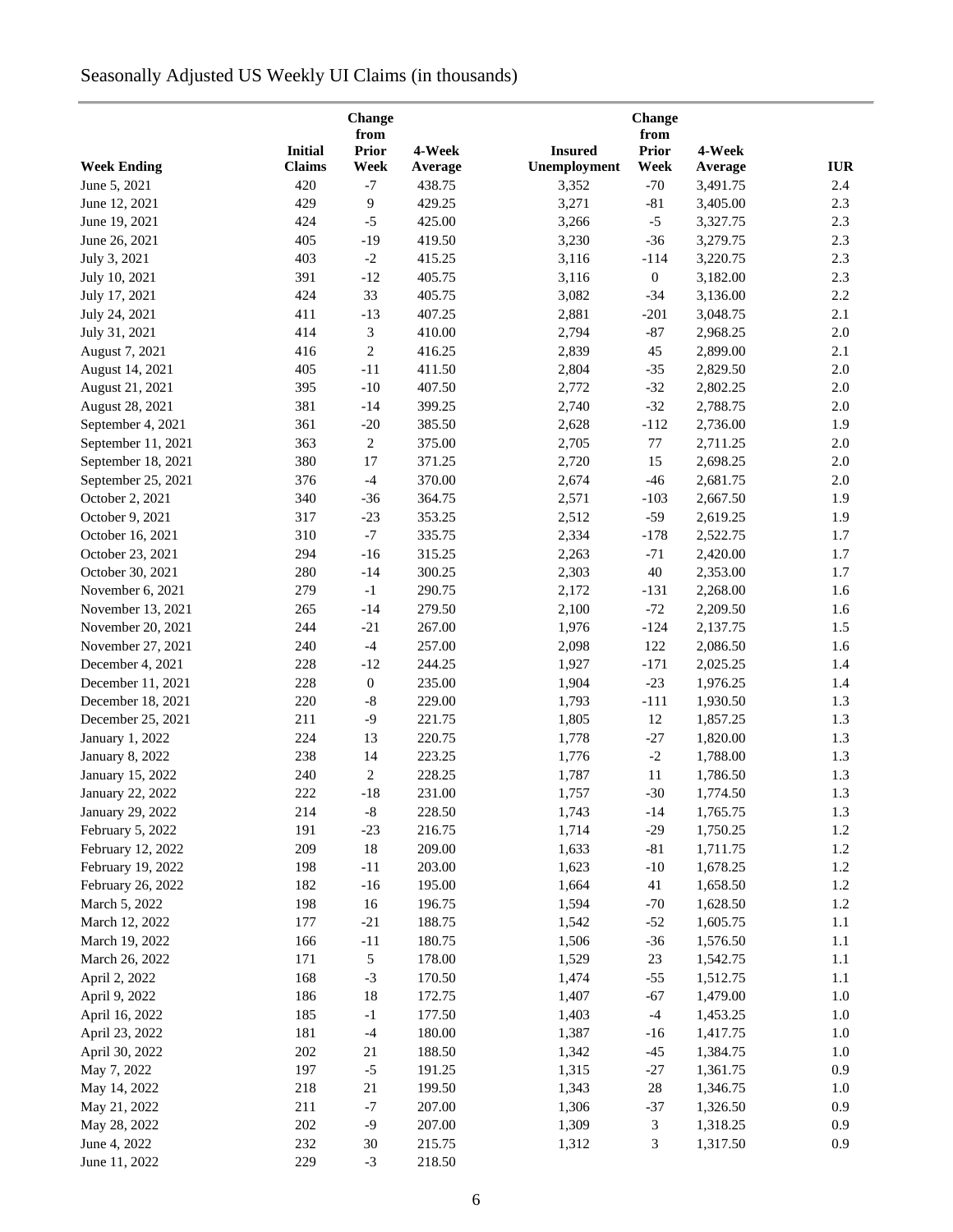#### INITIAL CLAIMS FILED DURING WEEK ENDED JUNE 4

INSURED UNEMPLOYMENT FOR WEEK ENDED MAY 28

|                      |              |                | <b>CHANGE FROM</b> |                   |                  |               |                   |             | <b>CHANGE FROM</b> |                   |                  | <b>ALL PROGRAMS</b>                 |
|----------------------|--------------|----------------|--------------------|-------------------|------------------|---------------|-------------------|-------------|--------------------|-------------------|------------------|-------------------------------------|
|                      |              | LAST           | <b>YEAR</b>        |                   |                  |               |                   | LAST        | <b>YEAR</b>        |                   |                  | <b>EXCLUDING</b><br><b>RAILROAD</b> |
| <b>STATE NAME</b>    | <b>STATE</b> | <b>WEEK</b>    | AGO                | UCFE <sup>1</sup> | UCX <sup>1</sup> | <b>STATE</b>  | $(\frac{9}{6})^2$ | <b>WEEK</b> | <b>AGO</b>         | UCFE <sup>1</sup> | UCX <sup>1</sup> | <b>RETIREMENT</b>                   |
| Alabama              | 2,571        | $-35$          | $-4,689$           | 20                | 3                | 4,154         | 0.2               | 251         | $-9,048$           | 38                | 15               | 4,207                               |
| Alaska               | 757          | $-189$         | $-1,409$           | $\mathfrak{2}$    | $\boldsymbol{0}$ | 4,439         | 1.5               | -9          | $-6,744$           | 48                | 13               | 4,500                               |
| Arizona              | 3,396        | 130            | $-601$             | 1                 | $\boldsymbol{0}$ | 19,561        | 0.7               | 792         | $-26,977$          | 83                | 16               | 19,660                              |
| Arkansas             | 1,827        | 293            | $-577$             | 1                 | 1                | 7,193         | 0.6               | 129         | $-12,152$          | 36                | 25               | 7,254                               |
| California           | 41,233       | $-197$         | $-11,650$          | 138               | 52               | 292,892       | 1.8               | $-13,948$   | $-304,184$         | 1,050             | 839              | 294,781                             |
| Colorado             | 2,339        | $-23$          | $-1,476$           | 1                 | 12               | 15,708        | 0.6               | -287        | $-23,283$          | 46                | 122              | 15,876                              |
| Connecticut          | 1,968        | $-412$         | $-1,724$           | 10                | 6                | 15,432        | 1.0               | $-2,135$    | $-40,069$          | 37                | 34               | 15,503                              |
| Delaware             | 300          | 8              | $-7,152$           | 6                 | $\boldsymbol{2}$ | 2,585         | 0.6               | -106        | $-9,026$           | 9                 | $\boldsymbol{2}$ | 2,596                               |
| District of Columbia | 233          | 32             | $-1,056$           | 3                 | $\boldsymbol{0}$ | 2,679         | 0.5               | -635        | $-15,264$          | 61                | $\mathbf{1}$     | 2,741                               |
| Florida              | 5,796        | 2,098          | $-756$             | 71                | 22               | 31,432        | 0.4               | -396        | $-70,419$          | 142               | 78               | 31,652                              |
| Georgia              | 4,875        | 2,060          | $-17,365$          | 90                | 17               | 48,712        | 1.1               | 24,348      | $-79,610$          | 373               | 121              | 49,206                              |
| Hawaii               | 1,285        | 65             | $-735$             | 5                 | 6                | 5,803         | 1.1               | -300        | $-9,777$           | 45                | 86               | 5,934                               |
| Idaho                | 934          | 200            | $-405$             | $\overline{c}$    | $\overline{c}$   | 3,121         | 0.4               | 18          | $-3,337$           | 14                | 5                | 3,140                               |
| Illinois             | 9,420        | 827            | $-19,811$          | 8                 | $\mathfrak{2}$   | 60,999        | 1.1               | $-6,549$    | $-133,633$         | 309               | 110              | 61,418                              |
| Indiana              | 3,315        | $-124$         | $-1,791$           | 8                 | $\overline{c}$   | 17,109        | 0.6               | -232        | $-36,269$          | 64                | 27               | 17,200                              |
| Iowa                 | 1,558        | 120            | $-806$             | 5                 | $\boldsymbol{0}$ | 6,064         | 0.4               | 90          | $-18,400$          | 23                | $\overline{4}$   | 6,091                               |
| Kansas               | 920          | $-326$         | $-658$             | $\mathbf{0}$      | 1                | 3,855         | 0.3               | $-77$       | $-5,153$           | 19                | 10               | 3,884                               |
| Kentucky             | 1,650        | 378            | $-4,298$           | 1                 | $\boldsymbol{0}$ | 8,003         | 0.4               | $-1,193$    | $-12,151$          | 34                | 36               | 8,073                               |
| Louisiana            | 2,094        | $-17$          | $-3,475$           | 5                 | $\overline{c}$   | 10,820        | 0.6               | 760         | $-39,220$          | 58                | 14               | 10,892                              |
| Maine                | 391          | 13             | $-661$             | $\boldsymbol{0}$  | $\boldsymbol{0}$ | 3,611         | 0.6               | $-256$      | $-7,231$           | 9                 | 10               | 3,630                               |
| Maryland             | 1,745        | $-91$          | $-6,893$           | 35                | 3                | 14,048        | 0.6               | 703         | $-32,219$          | 164               | 46               | 14,258                              |
| Massachusetts        | 3,737        | $-393$         | $-4,568$           | 20                | 11               | 41,276        | 1.2               | 1,600       | $-51,835$          | 124               | 66               | 41,466                              |
| Michigan             | 4,568        | $-2,131$       | $-8,234$           | $\tau$            | 3                | 28,972        | 0.7               | $-2,841$    | $-86,980$          | 47                | 44               | 29,063                              |
| Minnesota            | 2,756        | 35             | $-1,944$           | 6                 | $\boldsymbol{2}$ | 24,420        | 0.9               | $-1,397$    | $-40,318$          | 70                | 55               | 24,545                              |
| Mississippi          | 1,887        | $-1,723$       | $-911$             | 1                 | $\overline{c}$   | 6,465         | 0.6               | 1,669       | $-23,862$          | 68                | 11               | 6,544                               |
| Missouri             | 4,756        | 1,053          | $-1,264$           | 5                 | 4                | 13,466        | 0.5               | 908         | $-43,279$          | 62                | 28               | 13,556                              |
| Montana              | 683          | 95             | $-496$             | 7                 | 1                | 3,004         | 0.7               | -97         | $-4,779$           | 29                | 12               | 3,045                               |
| Nebraska             | 709          | $-152$         | $-555$             | $\overline{2}$    | $\boldsymbol{0}$ | 3,061         | 0.3               | 359         | $-4,251$           | 5                 | $\mathbf{1}$     | 3,067                               |
| Nevada               | 1,913        | 170            | $-1,467$           | 3                 | $\overline{c}$   | 13,094        | 1.0               | -312        | $-45,913$          | 61                | 42               | 13,197                              |
| New Hampshire        | 293          | 82             | $-390$             | 1                 | $\boldsymbol{0}$ | 1,644         | 0.3               | $-45$       | $-12,373$          | $\mathfrak{2}$    | 3                | 1,649                               |
| New Jersey           | 5,383        | $-440$         | $-4,403$           | 36                | 10               | 66,367        | 1.8               | $-2,728$    | $-46,140$          | 272               | 170              | 66,809                              |
| New Mexico           | 1,026        | 402            | $-2,943$           | 2                 | $\overline{c}$   | 7,060         | 0.9               | $-654$      | $-17,374$          | 56                | 26               | 7,142                               |
| New York             | 12,337       | $-631$         | $-6,178$           | 49                | 11               | 117,829       | 1.4               | $-2,150$    | $-197,421$         | 366               | 228              | 118,423                             |
| North Carolina       | 2,850        | $-120$         | $-2,300$           | 1                 | $\mathbf{1}$     | 13,739        | 0.3               | 353         | $-32,184$          | 48                | 68               | 13,855                              |
| North Dakota         | 288          | 25             | $-239$             | 102               | $\boldsymbol{0}$ | 1,143         | 0.3               | $-53$       | $-2,225$           | 9                 | $\mathfrak{2}$   | 1,154                               |
| Ohio                 | 9,531        | 704            | $-6,778$           | 12                | 8                | 29,079        | 0.6               | 376         | $-60,474$          | 62                | 89               | 29,230                              |
| Oklahoma             | 1,973        | $-598$         | $-6,961$           | 8                 | 7                | 11,011        | 0.7               | 806         | $-24,786$          | 44                | 37               | 11,092                              |
| Oregon               | 3,159        | 162            | $-3,003$           | 44                | 10               | 19,327        | 1.1               | -580        | $-32,445$          | 135               | 38               | 19,500                              |
| Pennsylvania         | 7,673        | 1,134          | $-11$              | 14                | 6                | 73,924        | 1.3               | 3,533       | $-132,353$         | 196               | 133              | 74,253                              |
| Puerto Rico          | 1,676        | 442            | $-1,353$           | $\overline{c}$    | 1                | 11,207        | 1.3               | $-439$      | $-17,356$          | 175               | 82               | 11,464                              |
| Rhode Island         | 587          | $\overline{4}$ | $-8,459$           | 3                 | $\overline{0}$   | 5,493         | 1.2               | $-53$       | $-14,479$          | 18                | 13               | 5,524                               |
| South Carolina       | 2,140        | 227            | 246                | 6                 | 7                | 10,335        | 0.5               | 39          | $-23,857$          | 42                | 35               | 10,412                              |
| South Dakota         | 148          | $-22$          | $-105$             | 31                | $\boldsymbol{0}$ | 632           | 0.2               | $-49$       | $-962$             | 54                | $\boldsymbol{2}$ | 688                                 |
| Tennessee            | 3,086        | 487            | $-5,009$           | 5                 | 2                | 11,583        | 0.4               | 535         | $-41,311$          | 40                | $22\,$           | 11,645                              |
| Texas                | 14,431       | 212            | $-4,197$           | 294               | 95               | 94,494        | 0.8               | 3,184       | $-92,944$          | 490               | 816              | 95,800                              |
| Utah                 | 1,158        | $-133$         | $-1,332$           | 13                | 3                | 5,442         | 0.4               | 58          | $-5,173$           | 34                | 16               | 5,492                               |
| Vermont              | 254          | 40             | $-93$              | $\mathbf{0}$      | $\boldsymbol{0}$ | 1,809         | 0.6               | $-137$      | $-4,664$           | $\boldsymbol{0}$  | $\boldsymbol{0}$ | 1,809                               |
| Virgin Islands       | 71           | 37             | $-123$             | $\boldsymbol{0}$  | $\boldsymbol{0}$ | 258           | 0.7               | $-174$      | $-620$             | $\boldsymbol{0}$  | $\boldsymbol{0}$ | 258                                 |
| Virginia             | 1,131        | $-245$         | $-6,079$           | 3                 | 1                | 9,768         | 0.3               | 342         | $-40,493$          | 54                | 69               | 9,891                               |
| Washington           | 3,715        | $-228$         | $-5,419$           | 10                | 17               | 32,172        | 1.0               | $-1,087$    | $-30,238$          | 111               | 254              | 32,537                              |
| West Virginia        | 712          | $-202$         | $-832$             | $\boldsymbol{0}$  | $\mathbf{1}$     | 5,579         | 0.9               | 126         | $-8,521$           | 27                | 17               | 5,623                               |
| Wisconsin            | 3,273        | 105            | $-4,166$           | 3                 | 3                | 15,151        | 0.6               | $-243$      | $-39,958$          | 39                | 16               | 15,206                              |
| Wyoming              | 255          | $-38$          | $-257$             | $\boldsymbol{0}$  | $\boldsymbol{0}$ | 1,308         | 0.5               | $-173$      | $-1,411$           | 9                 | 3                | 1,320                               |
| Totals               | 186,766      | 3,170          | $-177,811$         | 1,102             | 343              | 1,258,332 0.9 |                   | 1,644       | $-2,075,145$       | 5,411             | 4,012            | 1,267,755                           |
|                      |              |                |                    |                   |                  |               |                   |             |                    |                   |                  |                                     |

Figures appearing in columns showing over-the-week changes reflect all revisions in data for prior week submitted by state agencies.

- 1. The Unemployment Compensation program for Federal Employees (UCFE) and the Unemployment Compensation for Ex-servicemembers (UCX) exclude claims filed jointly under other programs to avoid duplication.
- 2. Rate is not seasonally adjusted. The source of U.S. total covered employment is BLS.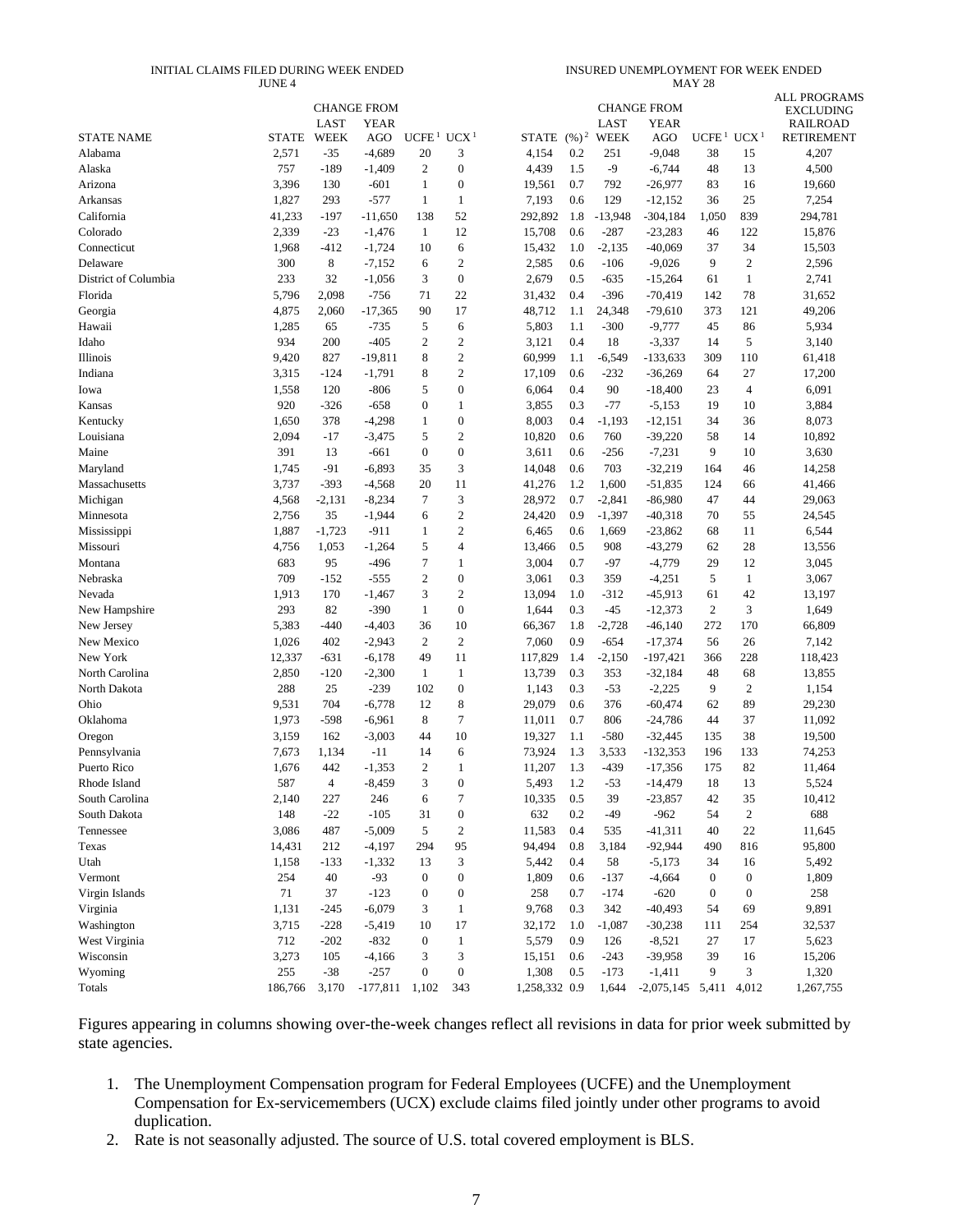## **UNADJUSTED INITIAL CLAIMS FOR WEEK ENDED JUNE 4, 2022**

## STATES WITH AN INCREASE OF MORE THAN 1,000

| <b>State</b> | <b>Change</b> | <b>State Supplied Comment</b>                                                                                                                                       |
|--------------|---------------|---------------------------------------------------------------------------------------------------------------------------------------------------------------------|
| FL           | $+2.098$      | No comment.                                                                                                                                                         |
| <b>GA</b>    | $+2.060$      | Layoffs in the administrative and support and waste management and remediation services,<br>manufacturing, health care and social assistance, and trade industries. |
| <b>PA</b>    | $+1.134$      | Layoffs in the transportation and warehousing, administrative and support and waste<br>management and remediation services, and educational services industries.    |
| <b>MO</b>    | $+1,053$      | Layoffs in the manufacturing, transportation and warehousing, and other services industries.                                                                        |

## STATES WITH A DECREASE OF MORE THAN 1,000

| <b>State</b> | <b>Change</b> | <b>State Supplied Comment</b>                  |
|--------------|---------------|------------------------------------------------|
| MI           | $-2.131$      | Fewer layoffs in the wholesale trade industry. |
| <b>MS</b>    | $-1.723$      | No comment.                                    |